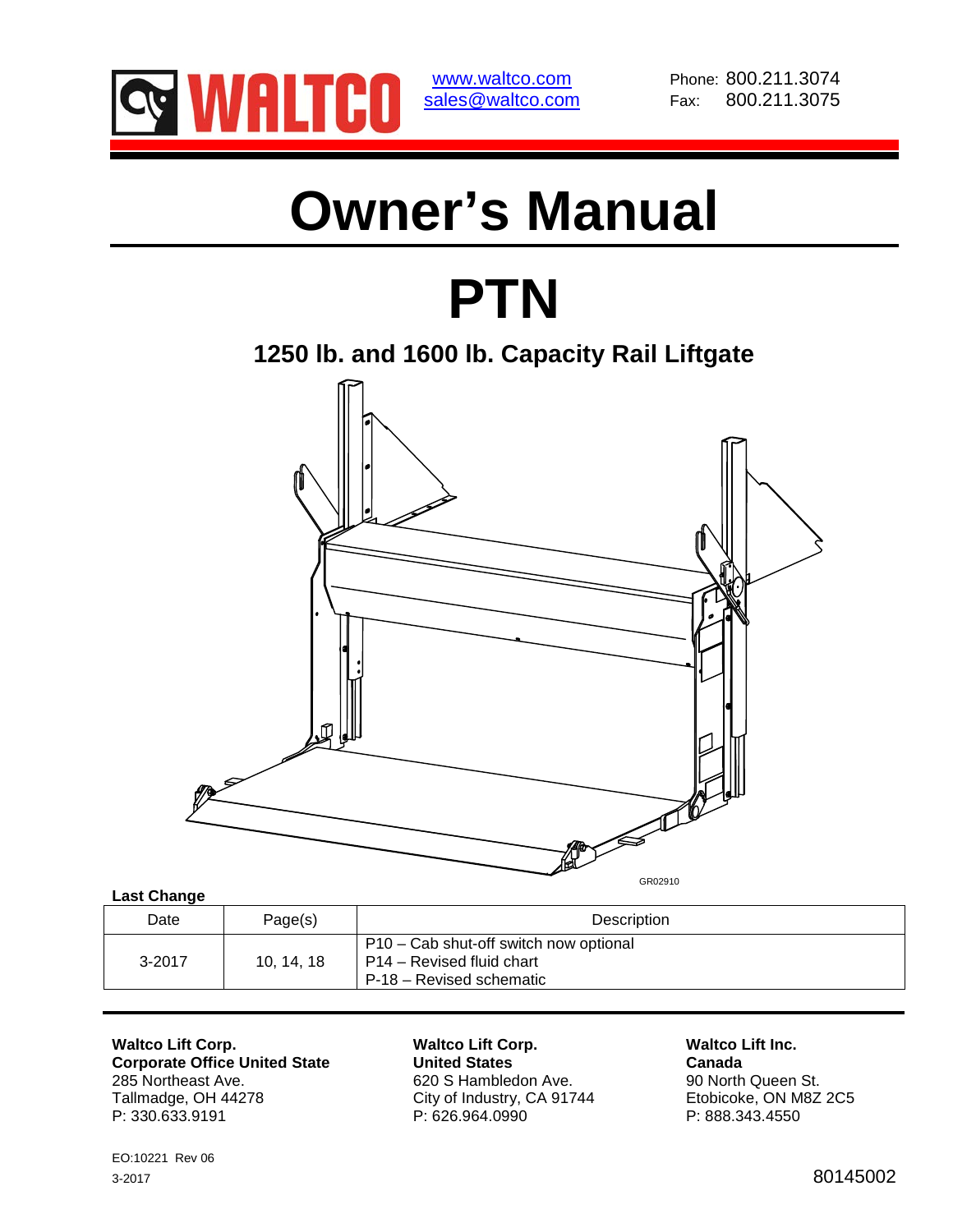F: 626.964.0149

# **Table of Contents**

Improper operation and maintenance of this liftgate could result in severe personal injury or death.

Read and understand the contents of this manual and all warning and operation decals before operating and/or performing maintenance on this liftgate.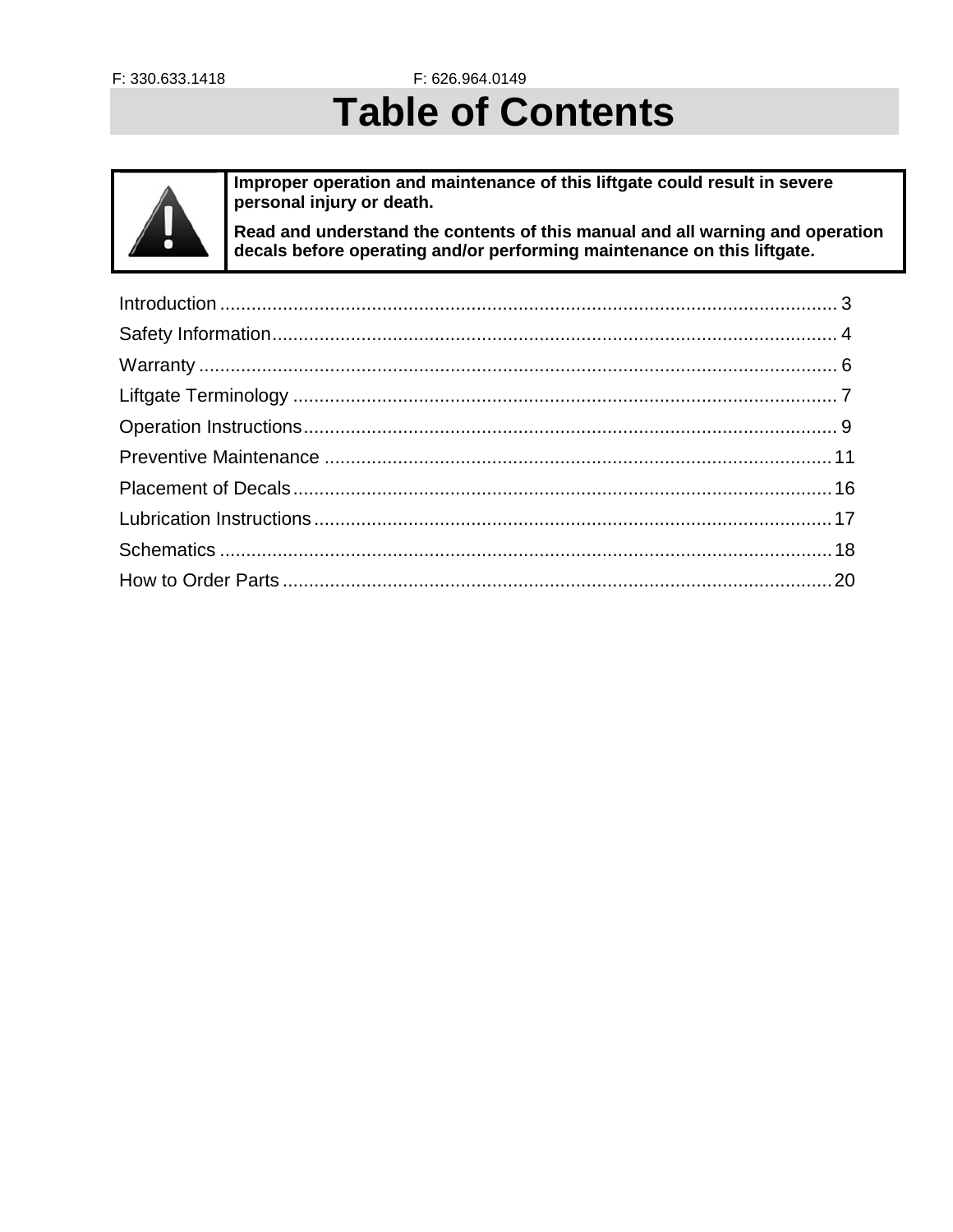# **INTRODUCTION**

If anyone observes improper installation, improper operation, or damage, they should immediately contact a qualified person for assistance and correction. We strongly urge anyone that has any questions or doubts as to the installation, condition, use, operation, maintenance or repair of the liftgate to contact us at Waltco where we have qualified personnel that will be happy to assist you. Telephone numbers and addresses of these locations are listed in the Owner's Manual and Installation Instructions.

#### **INSTALLATION**

Waltco liftgates should only be installed by those with sufficient basic skills to understand the installation and operation of the liftgate, along with the equipment on which the liftgate is being installed. Waltco's installation instructions are not intended to give rationale for all the instructions that are given; however, it is the intent of these instructions to give the installer both the operations and what we believe to be the most desirable sequence of implementing these operations. These instructions can in no way expand into an area where they will replace a qualified person, or clear thinking and a basic knowledge that must be possessed by the installer.

It has been our experience that a knowledgeable journeyman following these instructions and observing the operation of the liftgate will have a sufficient comprehension of the liftgate to enable this person to troubleshoot and correct all normal problems that may be encountered.

Failure to follow the installation instructions, adjustments and mounting dimensions may result in improper and unsafe operation of the liftgate. Unauthorized alterations of the liftgate can cause an undesirable and dangerous condition.

#### **OWNER'S MANUAL**

The Waltco Owner's Manual is intended to act as a guide for operation and routine maintenance but is no way intended to encourage usage or repair of the liftgate by those who are not qualified to do so.

The contents of the owner's manual include, but are not limited to general operation instructions, routine lubrication, parts lists, and an outline of things that should be checked but may not be obvious to those not technically qualified. This manual assumes the liftgate is properly installed, undamaged and operates correctly. Improper installation, improper operation, or damage should be immediately corrected by a qualified person.

#### **INSPECTION**

As part of the regular inspection of a liftgate and after damage or suspicion of an overload, inspect for wear or structural damage and make necessary repairs or replacements. Check all structural components and their attachment to the liftgate for cracked welds, loose fasteners, wear and part deformation. Check cylinder and hose for leaks. Inspections and repairs should be made by a qualified mechanic.

#### **REPLACEMENT PARTS**

Use only Waltco original equipment replacement parts. Components of other liftgate manufacturers may outwardly appear to be the same but are not interchangeable with Waltco products. Waltco components are specifically designed for safety requirements, reliability and compatibility with our products. Refer to your Waltco parts manual when ordering parts. NOTE: When ordering, give model and serial number of liftgate.

#### **DECALS**

It is important that every vehicle that has a WALTCO Liftgate have legible DECALS clearly posted on the vehicle and an OWNER'S MANUAL in the vehicle at all times as a guide for proper operation and maintenance.

Additional DECALS and OWNER'S MANUALS can be obtained from WALTCO LIFT CORP.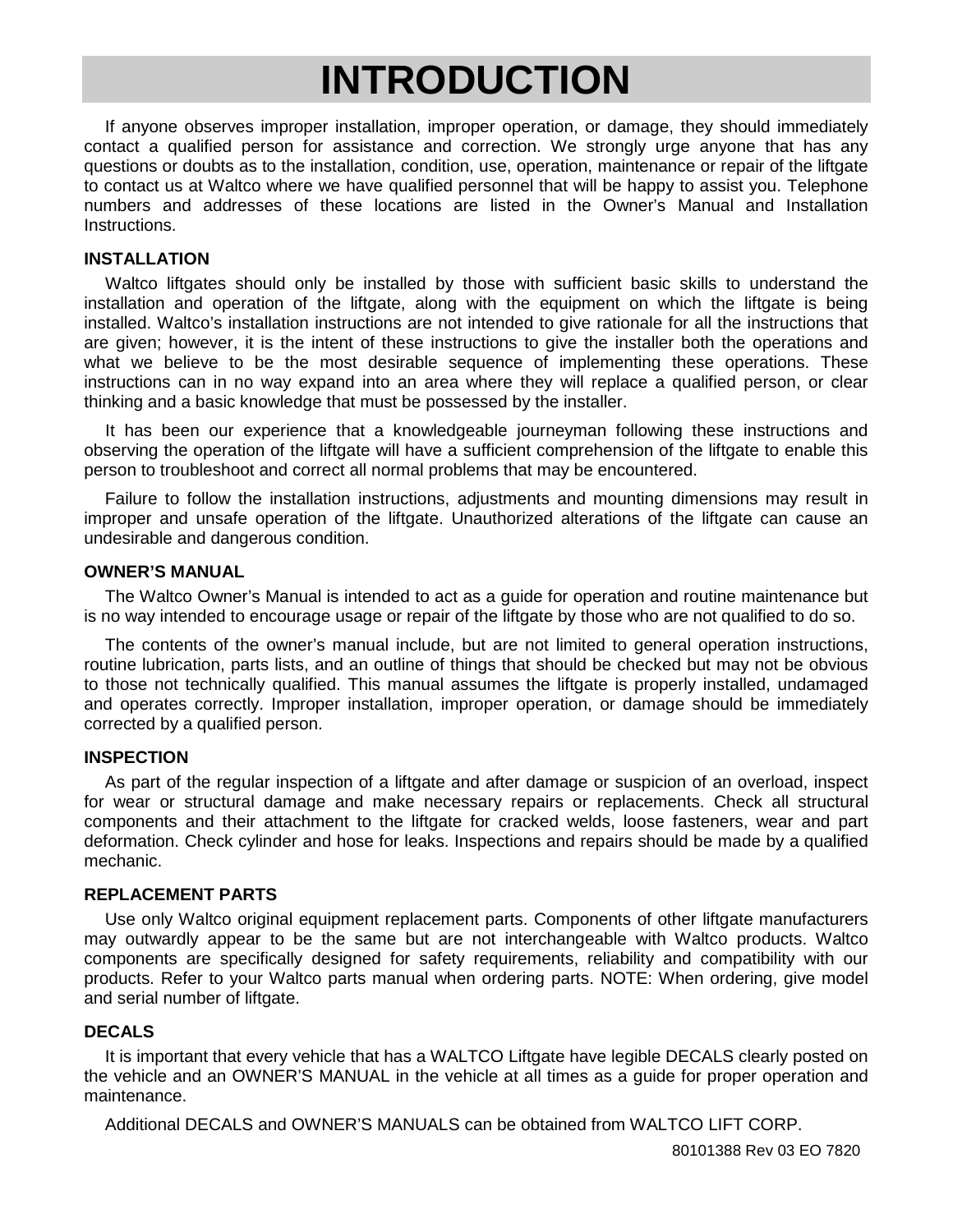# **Chapter 1 A Safety Information**

# **WARNING**

#### **Read, understand, and follow all of the warning listed below.**

#### **Failure to follow these warning could result in severe personal injury or death.**

- Read and understand the Owner's Manual, all decals and warning on liftgate before operating liftgate.
- Do not operate liftgate without a thorough knowledge and understanding of the operation of the liftgate.
- Liftgate hazards can result in crushing or falling.
- This liftgate is designed for loading and unloading of cargo. If personnel are required to ride liftgate, observe and familiarize yourself with the liftgate operation, decals and manuals. Ensure stable footing at all times.
- Do not ride liftgate with unstable loads.
- Wheeled loads must be properly retained from rolling.
- Tall, high center of gravity loads must be retained from falling over.
- Never overload liftgate: Load platform as close to the vehicle, and towards the middle of the platform as possible. Refer to owner's manual and capacity decal of liftgate for maximum load and load placement.
- Keep hands and feet clear of all potential pinch points.
- Never use liftgate if it makes any unusual noise, has unusual vibration, raises or lowers unevenly, or fails to operate smoothly.
- Never use liftgate if it shows any signs of structural damage such as cracked welds, bent or distorted members.
- Do not attempt any repairs unless you are qualified to do so. Care should be taken when work is performed on a disabled liftgate located near moving traffic. When possible the vehicle should be moved away from traffic areas for repair. Precautionary measures should be taken to ensure personal safety including those recommended in Federal Motor Vehicle Safety Standards 571.125.
- When welding to liftgate, or liftgate components, take all necessary safety precautions, including using respiratory protection and other pertinent personal protective gear when welding harmful materials.
- All protective covers, guards, and safety devices must be in place and access doors closed before operating liftgate.
- Do not allow anyone to stand in, or near area, in which Platform will open and close before opening or closing Platform.
- Do not allow anyone to stand near the Platform where a falling load could land on them.
- Platform is always to be properly stored and secured for transit. See the Owner's Manual for details.
- Take care to retain cargo during transit for liftgate Platforms which function as the tailgate or door of the cargo area. Small objects can fall through the space between the vehicle and the folded Platform.
- A Lock-Out device or Shut-Off Switch should always be used to prevent unauthorized use of liftgate.
- For liftgates with Runners, never use liftgate if Runners do not travel freely and smoothly.
- For liftgates with Roller Lifting Chain, the Chain should be replaced every (5) five years or 15,000 cycles, whichever comes first. Replace only with Waltco approved Roller Chain.
- Never transfer loads which exceed lifting capacity on or over any part of the Platform unless the liftgate is equipped with a special reinforced Platform and Platform Support Bars for use when the Platform is used as loading ramp (dock board). Refer to the "Using Platform as a loading ramp" Chapter in the Operation Instructions of the BZ/RZ series Owner's Manual.
- For liftgates equipped with Trailer Hitches, never exceed the rated capacity of the hitch. Do not exceed the vehicle's weight rating. Refer to the vehicle's Owner's Manual.
- Vehicle must comply with all state and federal standards.
- Follow the "Maintenance Guide" chapter in the Owner's Manual.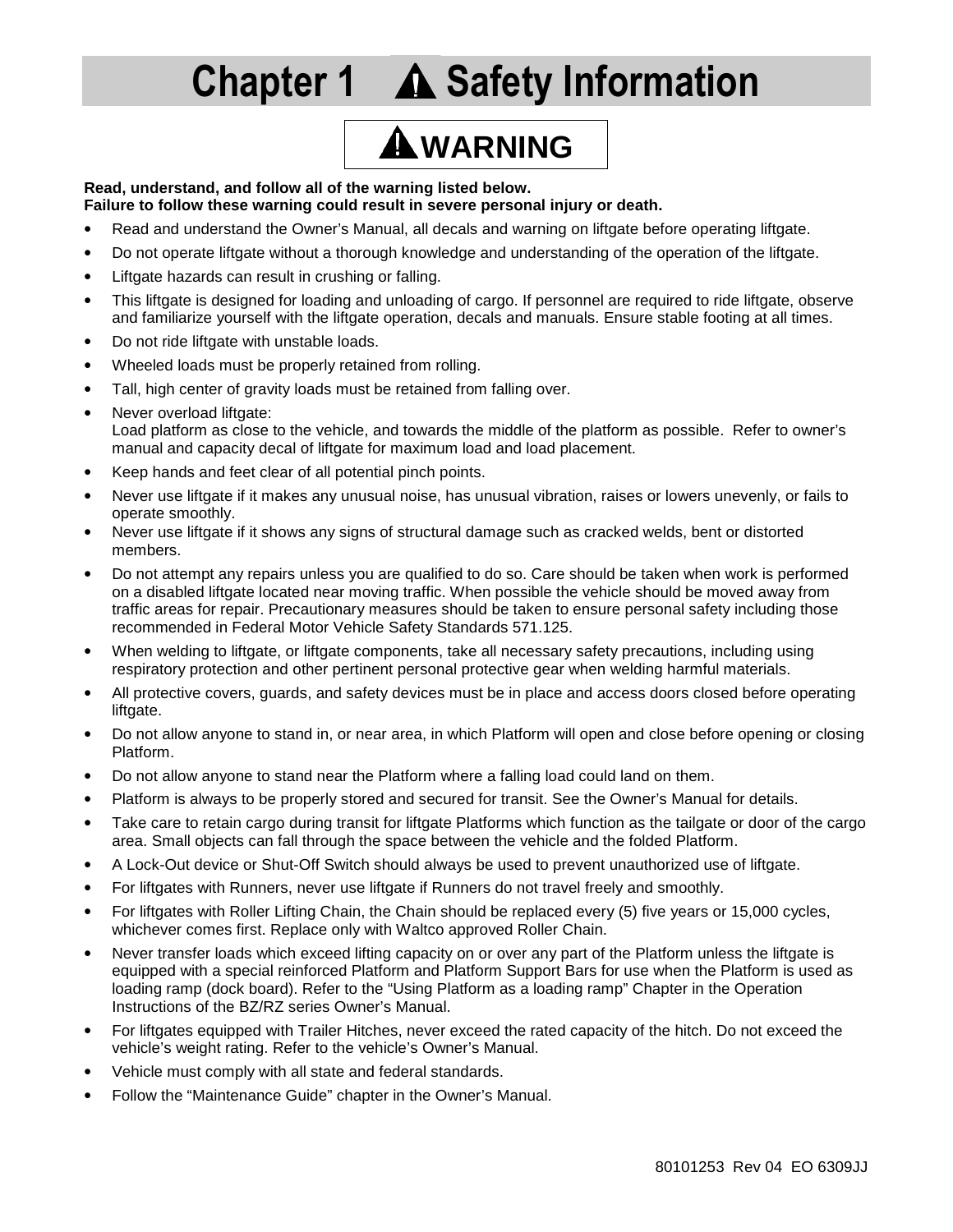# **Chapter 1 A Safety Information**

#### **Liftgates with Tilt Function**

- Proper use of the Control Switches is of extreme importance.
- Improper use of Tilt Switch could cause load to fall from the Platform or damage the liftgate.
- Platform should be in a generally horizontal position when raising or lowering with a load.
- In any tilt position, the Platform may vary from level while raising or lowering the Platform.

#### **Liftgates equipped with spring operated Cam Closer**

• Replace Cam Release Spring every five (5) years or 15,000 cycles, whichever comes first.

#### **RGL-Series Liftgates**

- Make certain Platform Brake mechanisms are operating properly.
- The Runners are always to remain powered up against the Upstops Pins when in transit.
- Inspect Cables every three (3) months or 750 cycles, whichever comes first. Cables must be replaced if they show signs of wear, distortion, kinking or if any broken wires are visible
- Replace cables every five (5) years or 10,000 cycles, whichever comes first.



This is the safety alert symbol. This manual uses this symbol to alert you to potential personal injury hazards.

Obey all safety messages that follow this symbol to avoid personal injury or death.

### **SIGNAL WORDS**

#### **WARNING**

Indicates a potentially hazardous situation, which if not avoided, could result in death or serious injury.

Black letters on an orange background

### **CAUTION**

Indicates a potentially hazardous situation, which if not avoided, may result in minor or moderate injury. May also be used to alert against unsafe practices.

Black letters on a yellow background.

### **NOTICE**

Indicates a potentially hazardous situation, which if not avoided, may result in property damage. **NOTICE** 

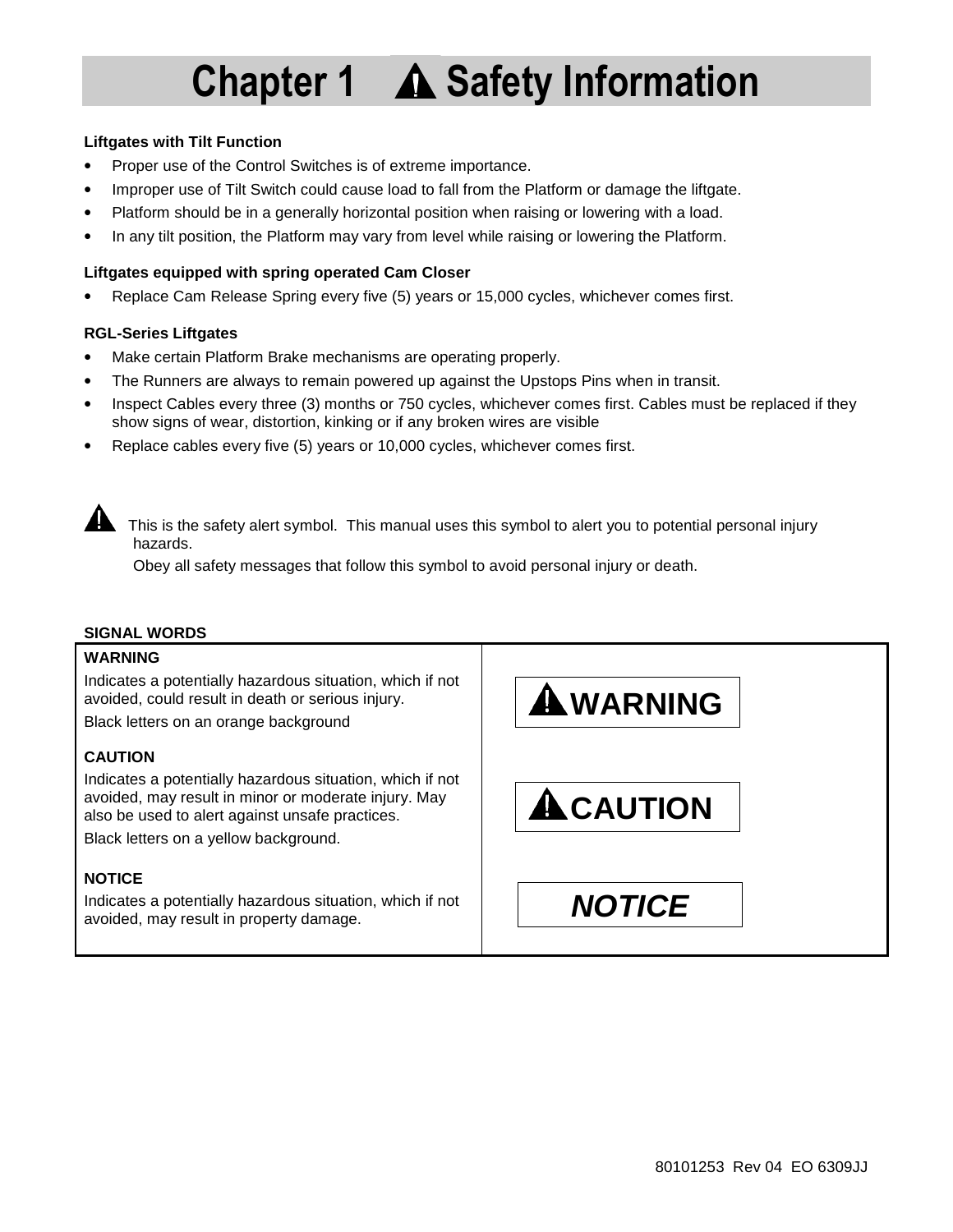# **Chapter 2 Liftgate Terminology**

- 1. Mount Plate
- 2. Flow Valve (on cylinder)
- 3. Hydraulic Cylinder
- 4. Anchor Bolt
- 5. Lifting Chain
- 6. Crossbeam Box (Housing)
- 7. Rail (Track)
- 7A. Rail for Above Floor Unit
- 8. Control Switch
- 9. Spec Tag
- 10. Slider (Runner)
- 11. Ramp Assembly
- 12. Deck Assembly
- 13. Platform Adjustment
- 14. Housing Cover
- 15. Pump Unit
- 16. Travel Plate

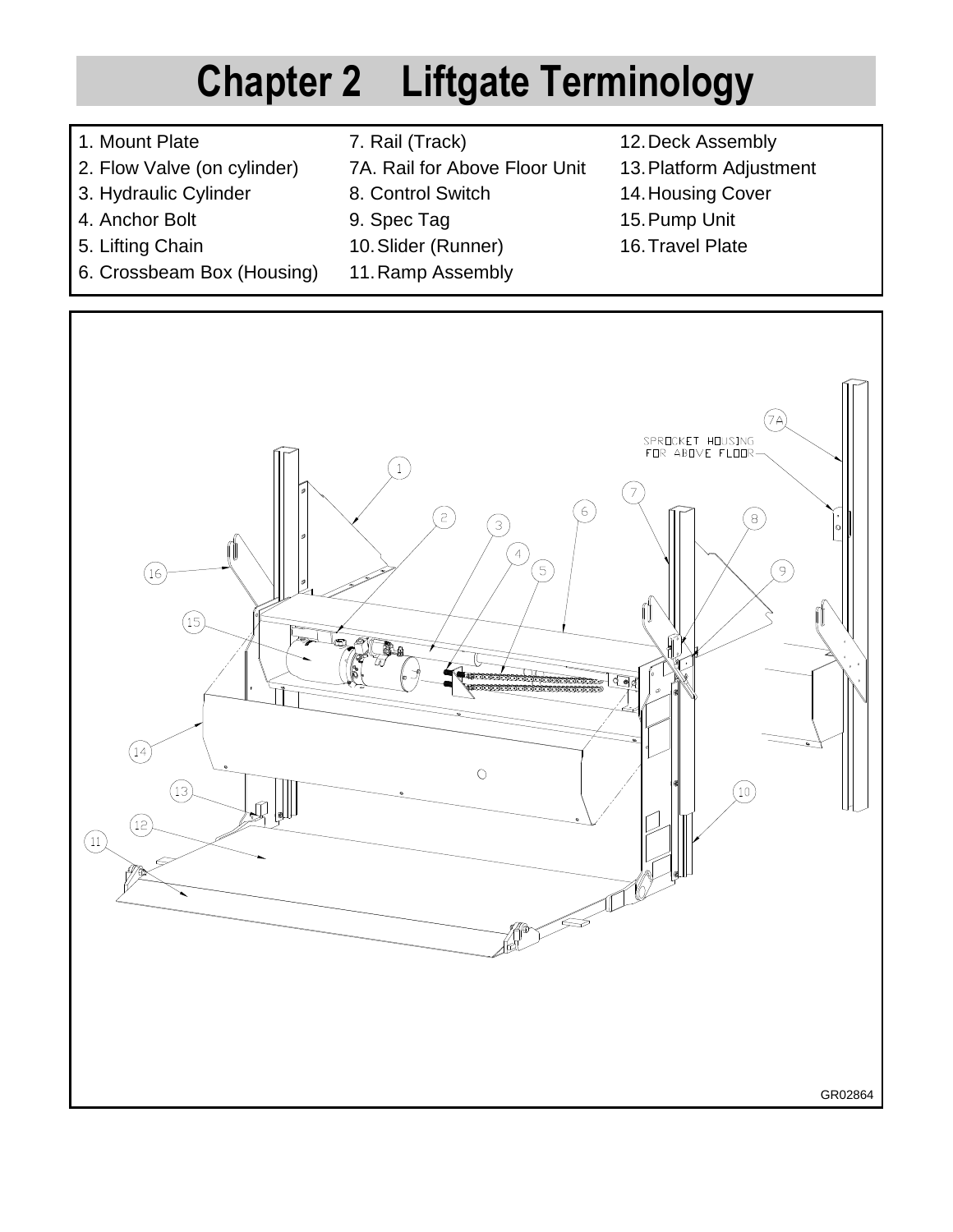

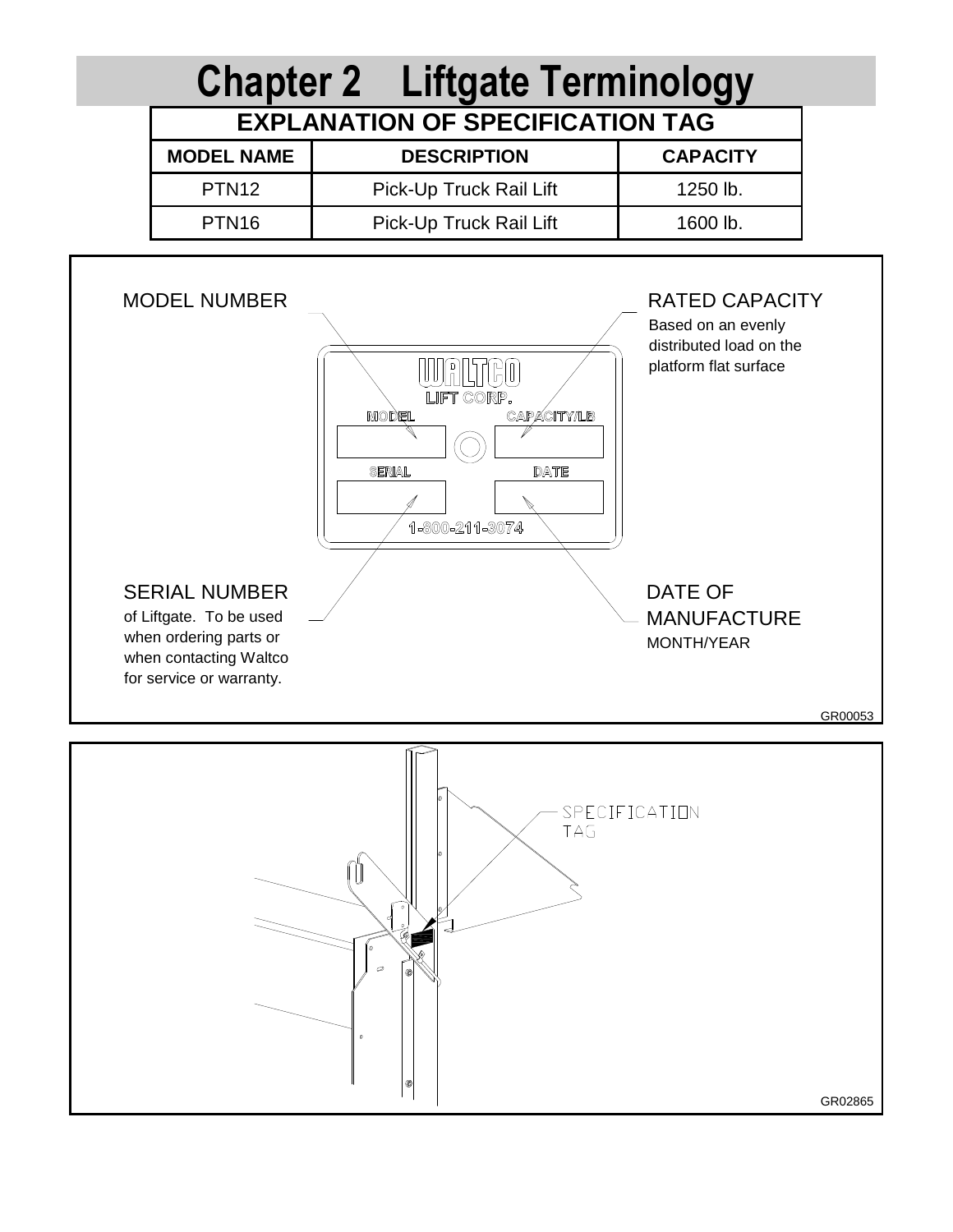# **Chapter 3 Operation Instructions**

## **TO OPEN PLATFORM**

Pull platform away from truck.

Use switch to raise platform up and out of travel plate.

Rotate platform to open position.



**Keep hands away from pinch points.** 



**TO STORE PLATFORM** 

Raise platform to comfortable position for lifting into vertical position.



**Keep hands away from pinch points.** 

Use switch to raise platform so travel ears are above travel plates. Lower platform travel ears all the way down into travel ears.



**If so equipped, turn power off to liftgate to prevent unauthorized use of liftgate.** 

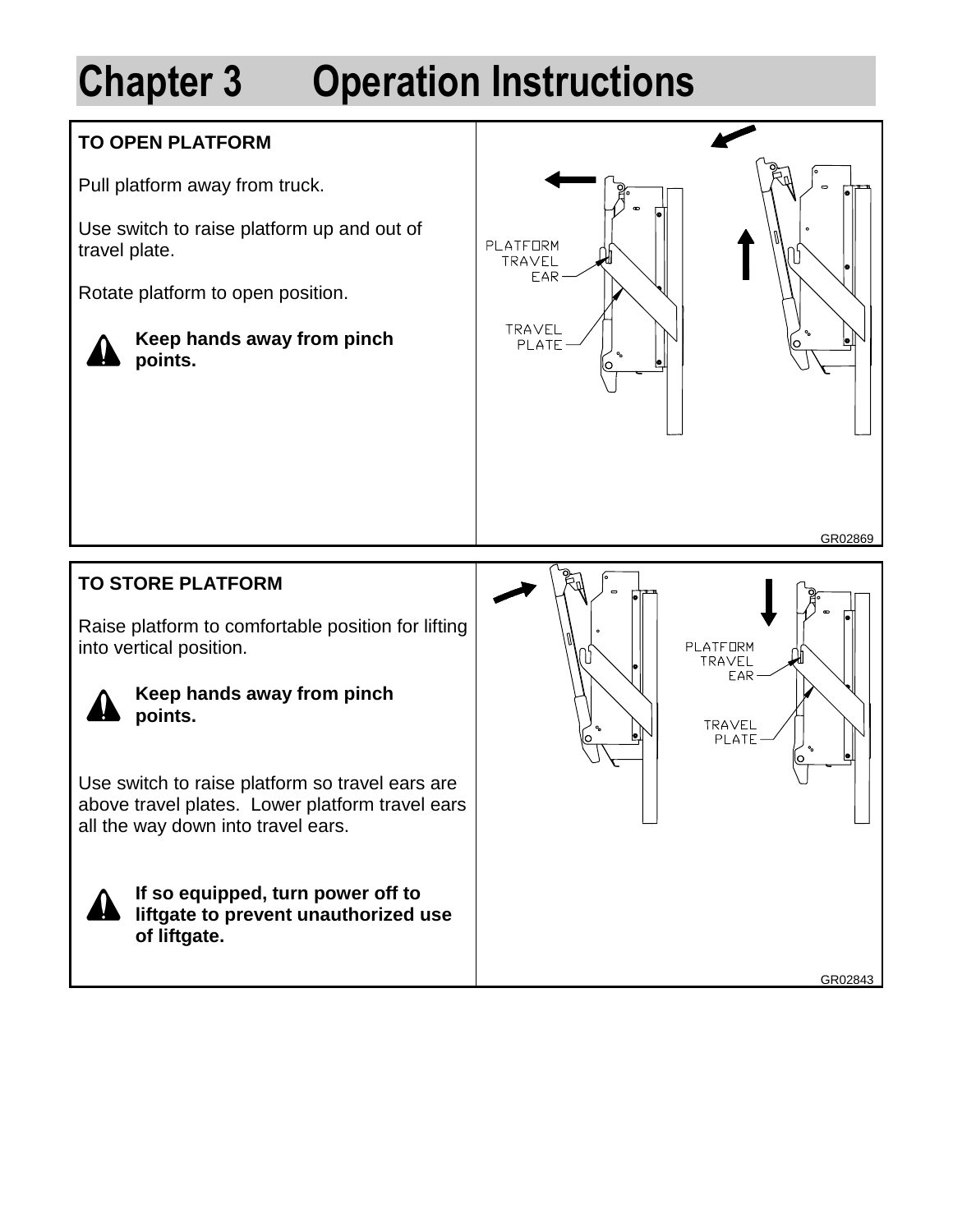# **Chapter 3 Operation Instructions**

### **LOADING OF PLATFORM**



**Never remove side linkage to load or unload platform.** 

**Always load as close to center of platform and as close to truck sill as possible.** 

Never operate lift trucks on or over any part of platform.

This unit is intended for loading and unloaded of cargo only. Do not use for anything but its intended use.

Ensure platform and ramp are fully lowered when loading and unloading the platform at ground level.



## **POWER OFF TO LIFTGATE (OPTIONAL SWITCH)**

Turn power off to liftgate by turning off the Cab Shut-Off switch inside the cab of vehicle. This may be a toggle or rotary type switch.



**Turn power off to liftgate to prevent unauthorized use of liftgate.** 

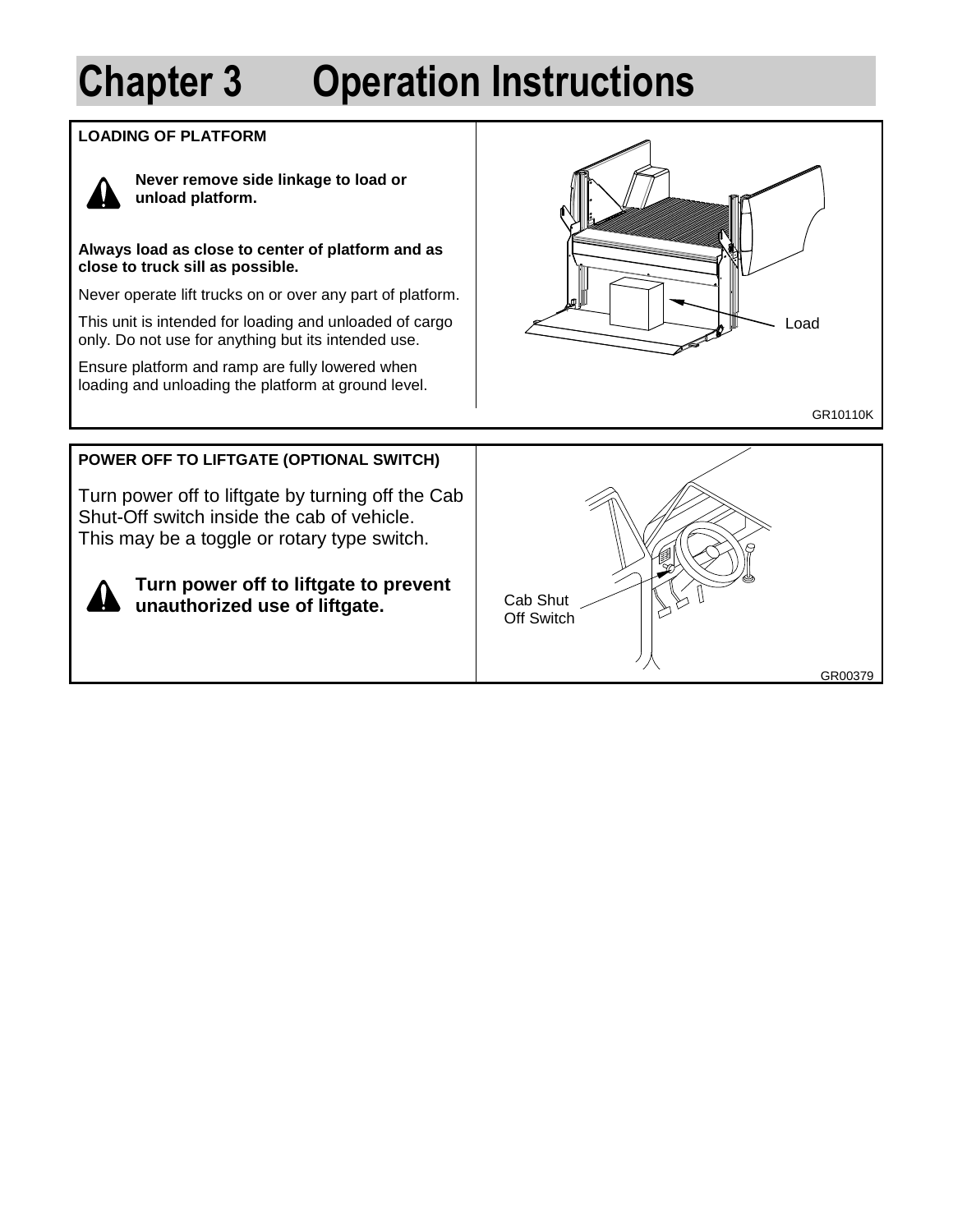Waltco recommends that the PTN-Series liftgates be inspected at 6 month or 3000 cycle intervals to help assure proper function and operation of the liftgate.

Note: Photocopy the following PM Checklist to help keep track of periodic maintenance on the liftgate. Keep completed form with maintenance records.

For more detailed instructions on the following checklist items, refer to the appropriate sections in this Owner's Manual.



**Do not continue to use liftgate if any points of inspection, listed below, may cause you to think the liftgate is unsafe. Repair immediately.** 

**If liftgate is found to be in need of repair or adjustment not covered in this manual, contact your nearest Waltco Distributor.** 

|                                      | <b>WALTCO PTN-SERIES LIFTGATE</b>                                        |                        |           |                                                                                                                                                                  |  |  |  |
|--------------------------------------|--------------------------------------------------------------------------|------------------------|-----------|------------------------------------------------------------------------------------------------------------------------------------------------------------------|--|--|--|
|                                      |                                                                          |                        |           | PREVENTIVE MAINTENANCE CHECKLIST                                                                                                                                 |  |  |  |
| PM Interval: 6 Months or 3000 Cycles |                                                                          |                        |           | Vehicle No.<br>Date: __________________                                                                                                                          |  |  |  |
|                                      | Mechanic:                                                                |                        |           | Liftgate S/N:______________<br>Model:__________________                                                                                                          |  |  |  |
|                                      | Check appropriate box below for each step:                               |                        |           |                                                                                                                                                                  |  |  |  |
|                                      | 6 Month Liftgate PM Procedures                                           |                        |           |                                                                                                                                                                  |  |  |  |
| 1                                    | OK                                                                       | <b>Repair Required</b> | Corrected | Check for apparent damage to the lifting structure, such as bent or<br>distorted members or cracked welds, which may have resulted from<br>overloading or abuse. |  |  |  |
| $\overline{c}$                       | OK                                                                       | <b>Repair Required</b> | Corrected | Check that all pins, bolts and fasteners are tight and secure.                                                                                                   |  |  |  |
| 3                                    | OK                                                                       | <b>Repair Required</b> | Corrected | Check for worn or damaged bearings sprockets, and roller chains.                                                                                                 |  |  |  |
| 4                                    | OK                                                                       | Repair Required        | Corrected | Check that controls operate properly.                                                                                                                            |  |  |  |
| 5                                    | OK                                                                       | Repair Required        | Corrected | Check that cycle counter operates properly, if so equipped.                                                                                                      |  |  |  |
| 6                                    | OK                                                                       | <b>Repair Required</b> | Corrected | Check that cab shut-off switch cuts power to liftgate.                                                                                                           |  |  |  |
| $\overline{7}$                       | OK                                                                       | <b>Repair Required</b> | Corrected | Check all battery cables and connections (both positive and ground<br>cables) to be sure they are tight and free of corrosion.                                   |  |  |  |
| 8                                    | OK                                                                       | <b>Repair Required</b> | Corrected | Check that platform is level.                                                                                                                                    |  |  |  |
| 9                                    | OK                                                                       | Repair Required        | Corrected | Check torsion bars and related hardware.                                                                                                                         |  |  |  |
| 10                                   | OK                                                                       | <b>Repair Required</b> | Corrected | Check platform support chains.                                                                                                                                   |  |  |  |
| 11                                   | OK                                                                       | <b>Repair Required</b> | Corrected | Check for hydraulic leaks in hydraulic cylinder(s), hoses, fittings, and<br>valves.                                                                              |  |  |  |
| 12                                   | OK                                                                       | <b>Repair Required</b> | Corrected | Check oil level in reservoir.                                                                                                                                    |  |  |  |
| 13                                   | OK                                                                       | <b>Repair Required</b> | Corrected | Check lowering speed of platform.                                                                                                                                |  |  |  |
| 14                                   | <b>OK</b>                                                                | Repair Required        | Corrected | Check that all decals are in place and legible.                                                                                                                  |  |  |  |
| 15                                   | OK                                                                       | Repair Required        | Corrected | Lubricate the liftgate per the "Lubrication Instructions".                                                                                                       |  |  |  |
|                                      | 12 Month Liftgate PM Procedures (Includes steps 1-13 above)              |                        |           |                                                                                                                                                                  |  |  |  |
| 16                                   | OK                                                                       | <b>Repair Required</b> | Corrected | Inspect Pump Motor for wear and/or damage.                                                                                                                       |  |  |  |
| 17                                   | OK<br>Repair Required<br>Drain and replace Hydraulic Fluid.<br>Corrected |                        |           |                                                                                                                                                                  |  |  |  |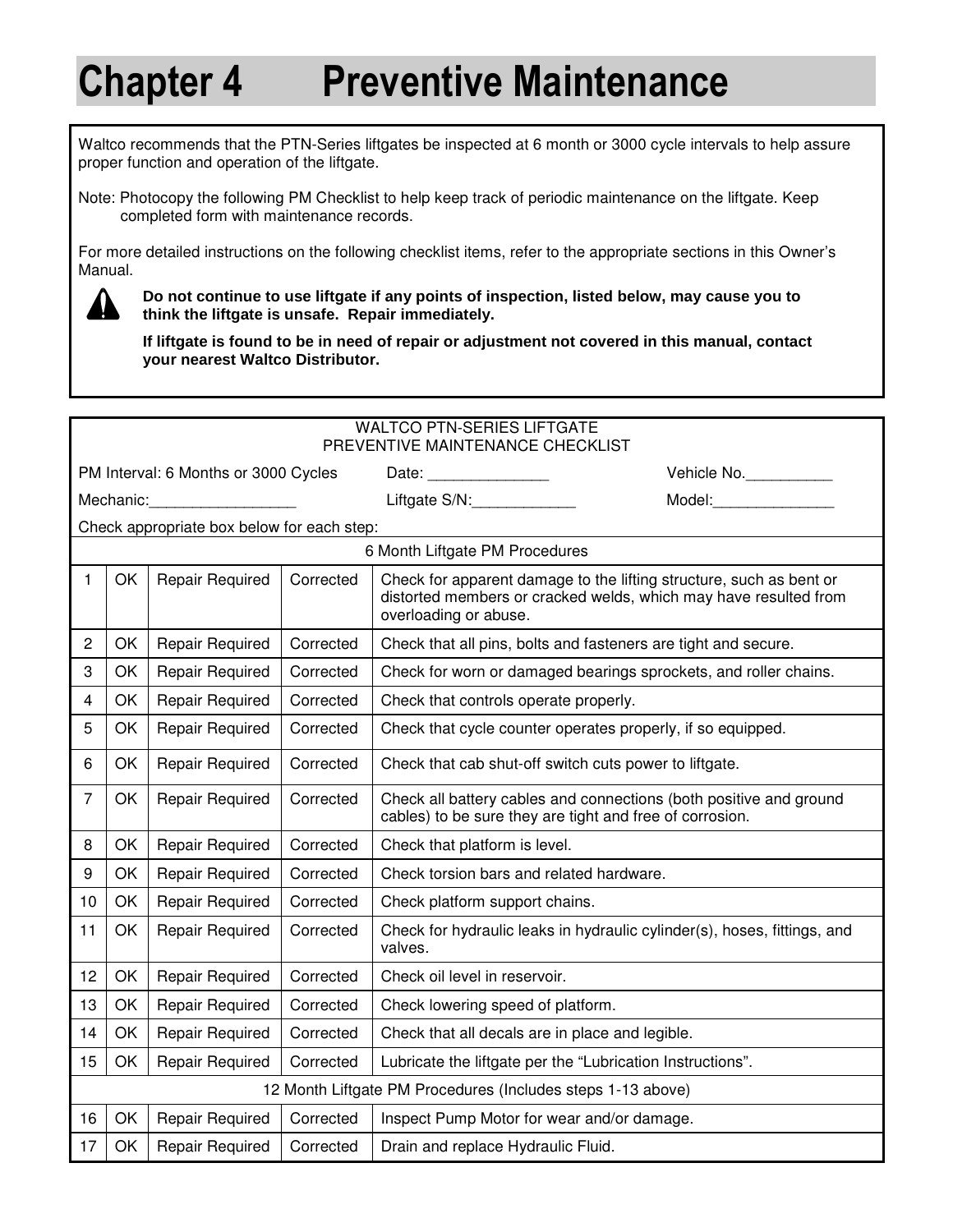## **MONTHLY INSPECTION**

Operate the liftgate throughout its entire operational cycle. Check for:

- Damage to lifting structure such as bent or distorted members or cracked welds.
- Worn or damaged roller chain, sprockets, and bearings.
- Bent or distorted pins or damaged cylinder.
- Torsion bars are in place and properly working.
- All pivot and cylinder pins are securely in place, undamaged and retained by their proper fasteners.
- Damaged or worn bearings that pivot and cylinder pins rest in.
- Controls operate correctly (refer to chapter 3, "**Operations Instructions**")
- Check all power cables, ground cables, and connections.
- Clean and tighten all loose connections. Replace any damaged or corroded wires or connectors.



**Do not continue to use liftgate if any points of inspection listed at left, or below, may cause you to think the liftgate is unsafe. Repair immediately.** 

**If liftgate is found to be in need of repair or adjustment not covered in this manual, contact your nearest Waltco Distributor.**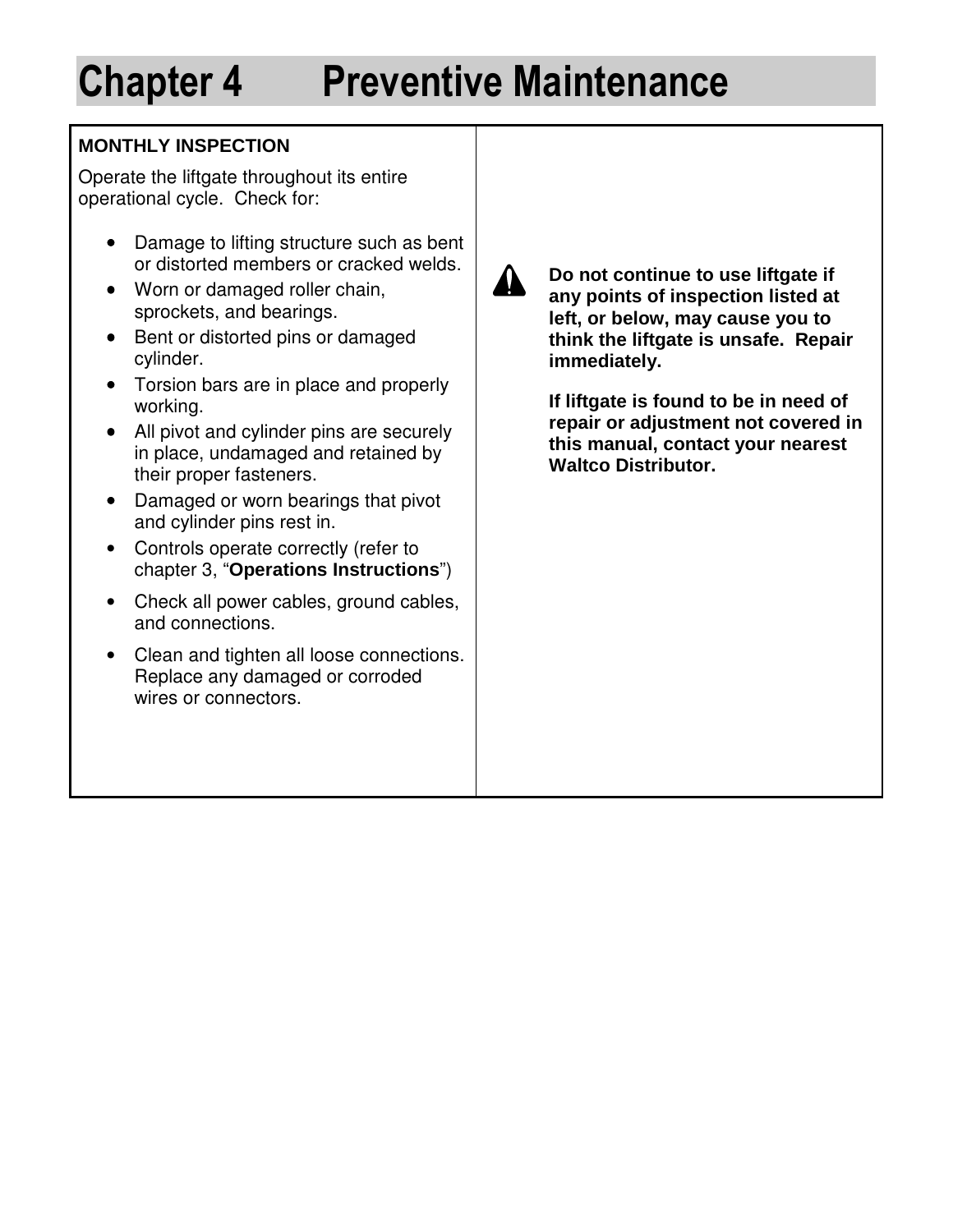

### **ABOVE FLOOR TRAVEL**

If above floor travel is to be reduced, additional links will need to be added to the lifting chains.

If additional above floor travel is desired, contact Waltco for assistance. Ability to increase travel varies with each specific model of liftgate and bed height of vehicle.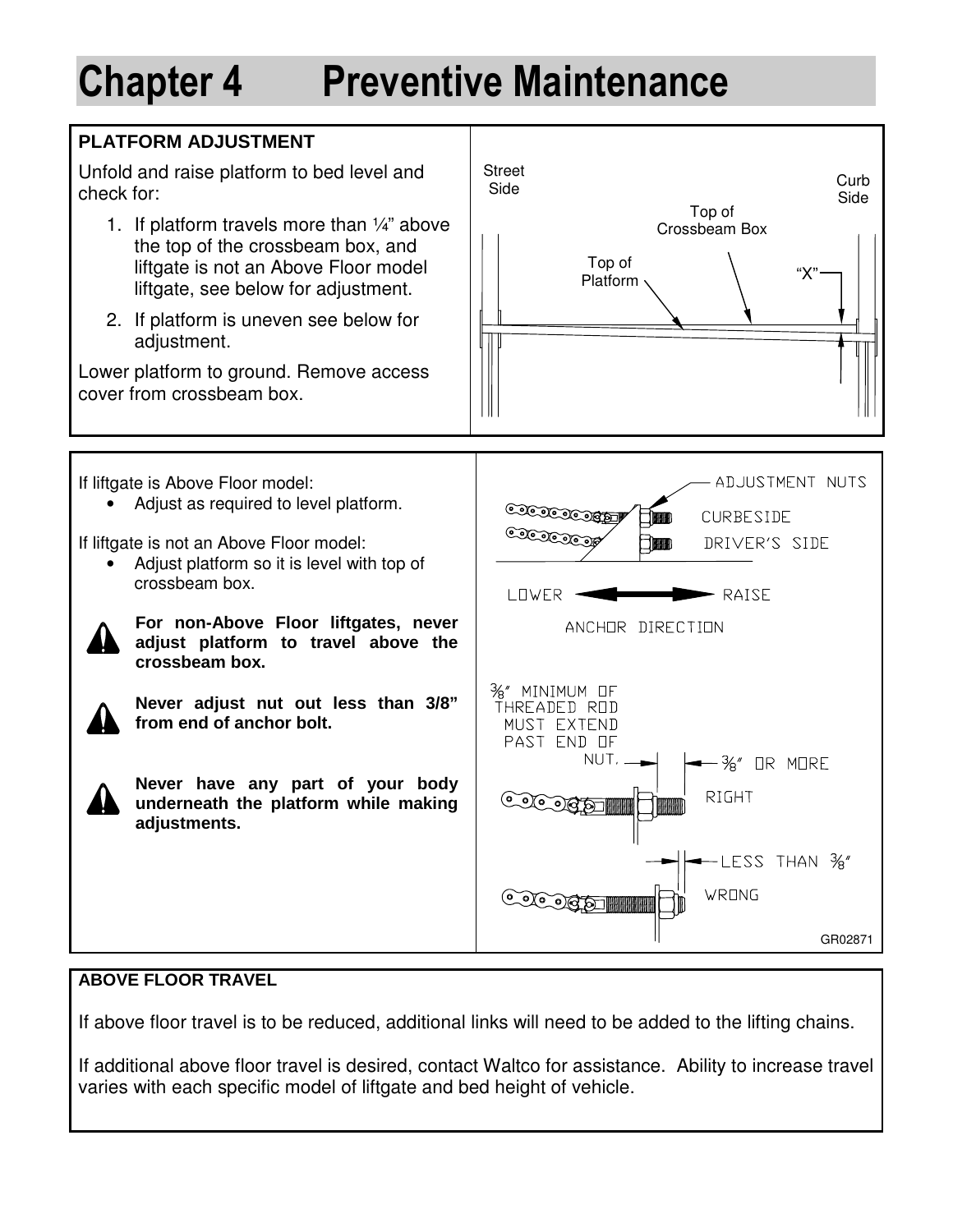## **HYDRAULICS**

Inspect for oil leaks in:

Hydraulic cylinder(s)

Hydraulic hoses - Replace hoses if they show signs of excessive abrasion

Hydraulic fittings and valves

Tighten or replace all hydraulic components as may be required to stop oil leakage

## **CHECK AND FILL HYDRAULIC RESERVOIR**

- Lower platform to ground and remove access cover.
- Remove reservoir breather cap.
- Oil level should be 1/2" from top of reservoir.
- If low, fill as required. Use appropriate fluid per chart.
- Replace breather cap.



|                                               | <b>Recommended Fluids</b>                                    | Fill reservoir                                                                                          |  |
|-----------------------------------------------|--------------------------------------------------------------|---------------------------------------------------------------------------------------------------------|--|
| Acceptable Fluids<br><b>Temperature Range</b> |                                                              | Fill with recommended fluid or equivalent.                                                              |  |
| $0^\circ$ to 120 $^\circ$ F                   | Waltco Biodegradable<br>Liftlube <sup>™</sup> part #85803860 | Fill the reservoir to within 1/2" from the top.<br>٠<br>Fluids are available from the Waltco parts<br>٠ |  |
|                                               | Shell Tellus S2 VX 32                                        | Dept. 1-800-411-5685 www.waltco.com                                                                     |  |
|                                               | Chevron Rando HDZ 32                                         |                                                                                                         |  |
| -20° to 90° F                                 | Waltco Biodegradable                                         |                                                                                                         |  |
|                                               | LiftLube Arctic part<br>#85803866                            | <b>NOTE:</b><br>Do not use the following fluids:                                                        |  |
|                                               | Waltco All Season Hyd Oil<br>Part 85803867                   | <b>Brake Fluid</b><br><b>Power steering fluid</b>                                                       |  |
|                                               | Shell Tellus S2 VX 15                                        | <b>Automatic Transmission Fluid (ATF)</b>                                                               |  |
|                                               | Mobil DTE 10 Excell 15                                       |                                                                                                         |  |
|                                               | Chevron Rando HDZ 15                                         |                                                                                                         |  |
|                                               | A good quality SAE 10W motor oil may also be used in         |                                                                                                         |  |
| temperatures above 32° F.                     |                                                              | Rev 09                                                                                                  |  |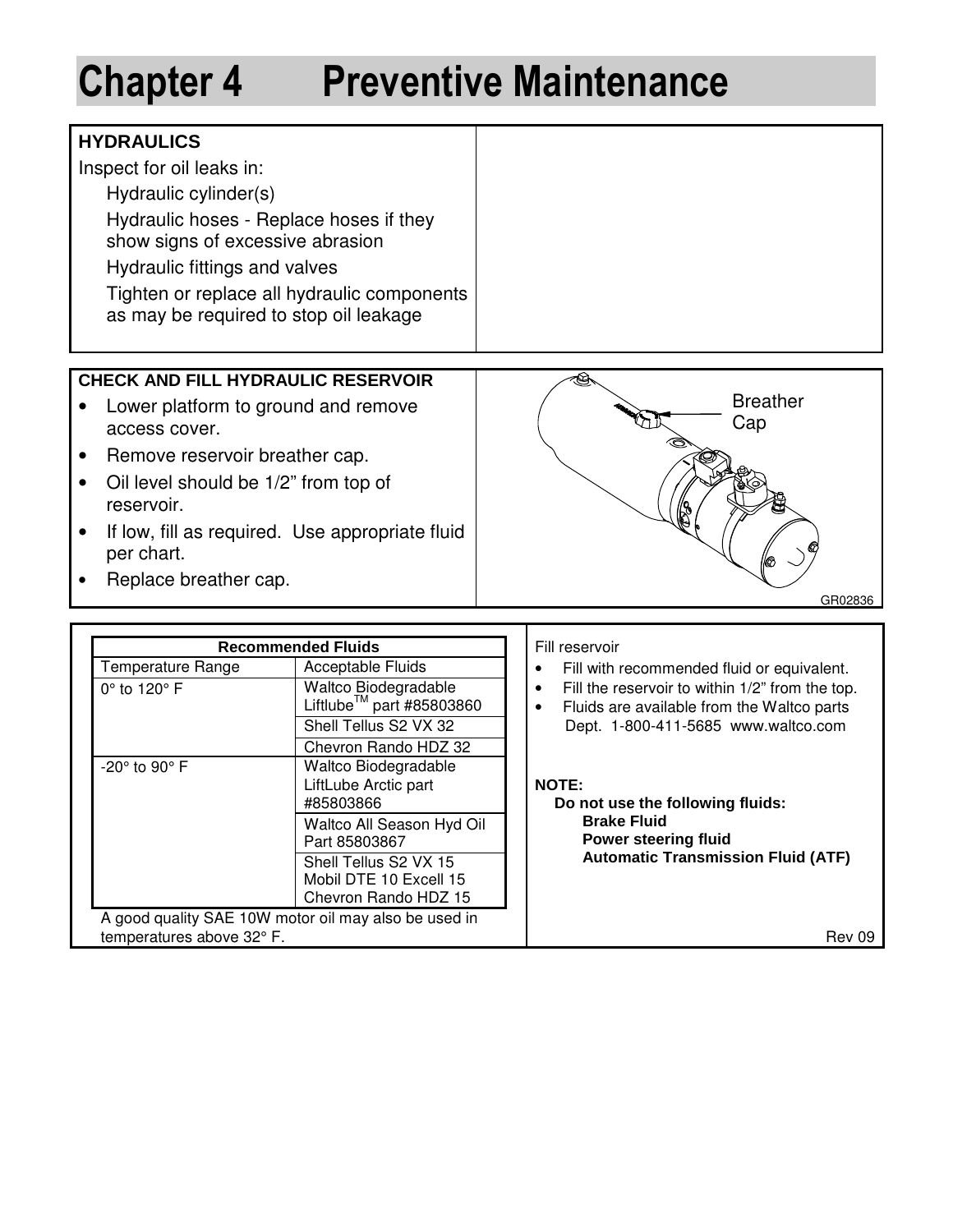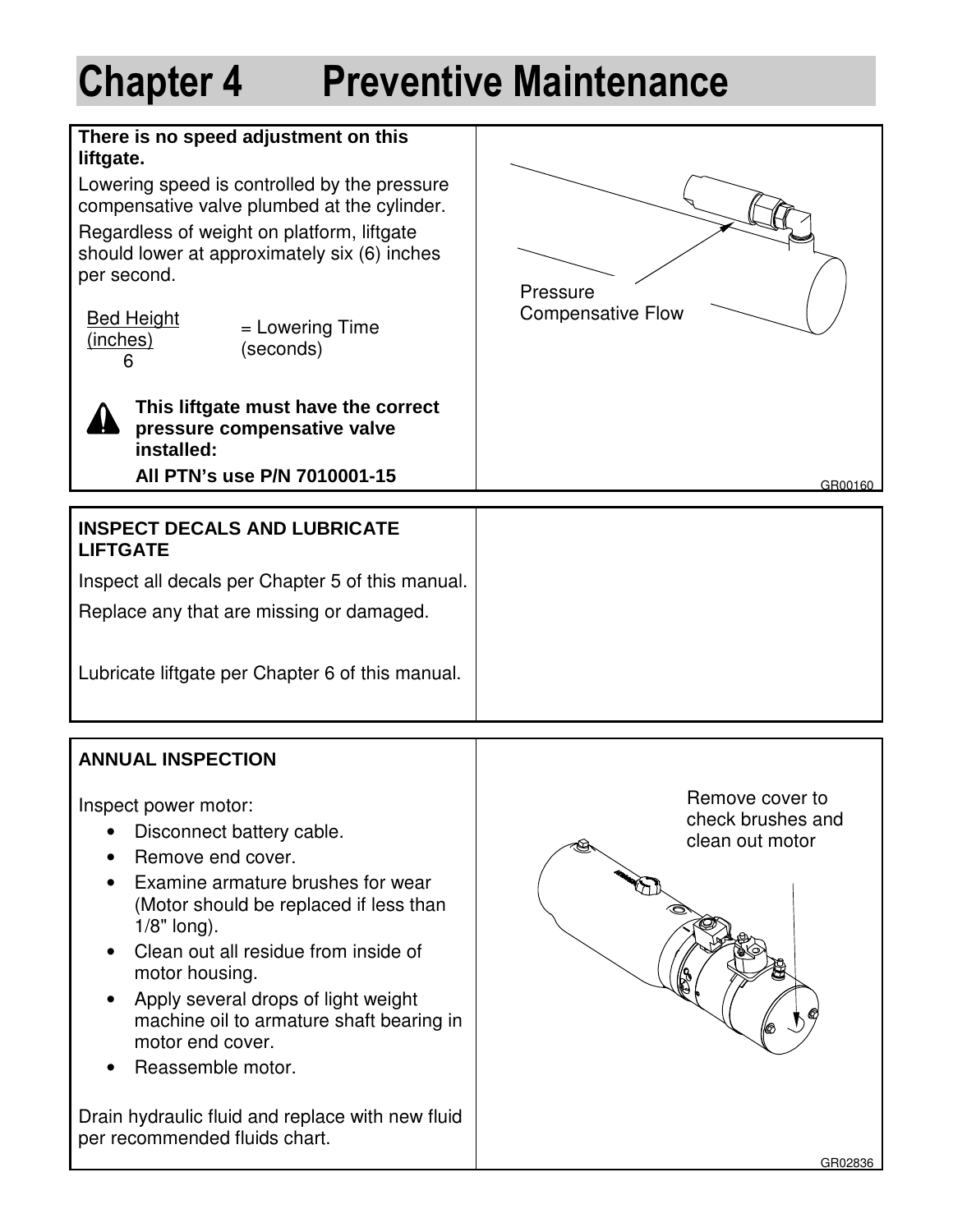# **Chapter 5 Placement of Decals**

| All decals must be in place and legible or all warranties are void. |                                                                                   |                |                                                                            |                                                |  |
|---------------------------------------------------------------------|-----------------------------------------------------------------------------------|----------------|----------------------------------------------------------------------------|------------------------------------------------|--|
| <b>ITEM</b><br><b>DECAL</b>                                         |                                                                                   | <b>QTY</b>     | PART NO.                                                                   | <b>LOCATION</b>                                |  |
| 1                                                                   | <b>Important Decal</b>                                                            | 1              | 80100828                                                                   | As shown on curbside slider (runner)           |  |
| 2                                                                   | <b>Hazard Decal</b>                                                               | 1              | 80101370                                                                   | As shown on curbside slider (runner)           |  |
| 3                                                                   | <b>Safety Instructions</b>                                                        | 1              | 80100850                                                                   | As shown on curbside slider (runner)           |  |
| 4                                                                   | Switch Decal                                                                      | 1              | 80101532                                                                   | As shown on switch                             |  |
| 5                                                                   | PTN-12, 1250 lbs.                                                                 |                | 80100266                                                                   | One as shown on curbside slider (runner)       |  |
|                                                                     | PTN-16, 1600 lbs.                                                                 | $\overline{c}$ | 80100252                                                                   | One on side of platform (read w/platform open) |  |
| 6                                                                   | <b>Operation Decal</b>                                                            | 1              | 80101577                                                                   | As shown on curbside slider (runner)           |  |
| $\overline{7}$                                                      | <b>Stand Clear Decal</b><br>75089296<br>4                                         |                | One on each slider (runner) as shown<br>Two on bottom of platform as shown |                                                |  |
| 8<br><b>Protective Cover</b>                                        |                                                                                   | 2              | One as shown inside crossbeam box (housing)<br>75089282<br>One on cylinder |                                                |  |
| 9                                                                   | <b>Warning Decal</b>                                                              | 1              | 80100829                                                                   | As shown near circuit breaker                  |  |
| 10                                                                  | Cab Shut-Off Decal (Optional)                                                     | 1              | 75089267                                                                   | As shown near cab shut-off switch              |  |
|                                                                     | To maximize decal adhesion to surfaces:<br>If your liftgate is equipped with dual |                |                                                                            |                                                |  |

- Surface must be dry and clean
- Firm pressure must be applied to decal
- Minimum surface temperature 65º
- Heat gun may be used to heat surface



**If your liftgate is equipped with dual controls, an additional Safety Instruction decal (80100850) is to be placed in a conspicuous place near the second set of controls.** 

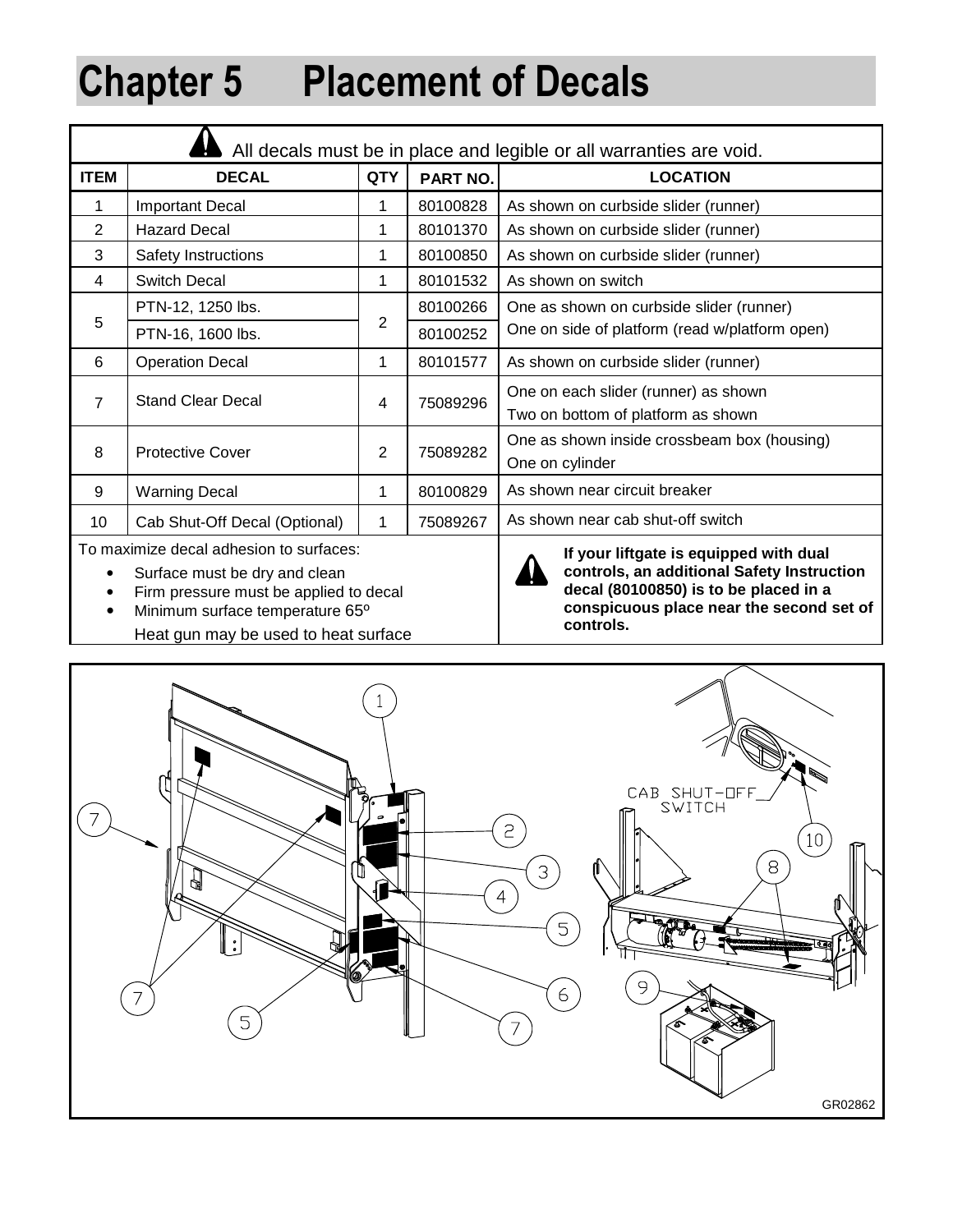# **Chapter 6 Lubrication Instructions**

- Lubricate lifting chains including sections in crossbeam box, rails, & runner assemblies with machine oil or motor oil.
- Lubricate inside rails, crossbeam box and platform hinges with machine oil or motor oil.
- Lubricate driver and passenger side tracks.

| Suggested Minimum Lubrication Schedule (in<br>days) |                        |        |       |  |
|-----------------------------------------------------|------------------------|--------|-------|--|
| Monthly                                             | Light                  | Medium | Heavy |  |
| Cycles                                              | Duty                   | Duty   | Duty  |  |
| < 250                                               | 45                     | 30     | 21    |  |
| $250 - 350$                                         | 30                     | 21     | 14    |  |
| $350 - 450$                                         | 21                     | 14     |       |  |
| >450                                                | <b>Contact Factory</b> |        |       |  |

• Lubricate every 30 days if cycles are unknown.

![](_page_15_Picture_6.jpeg)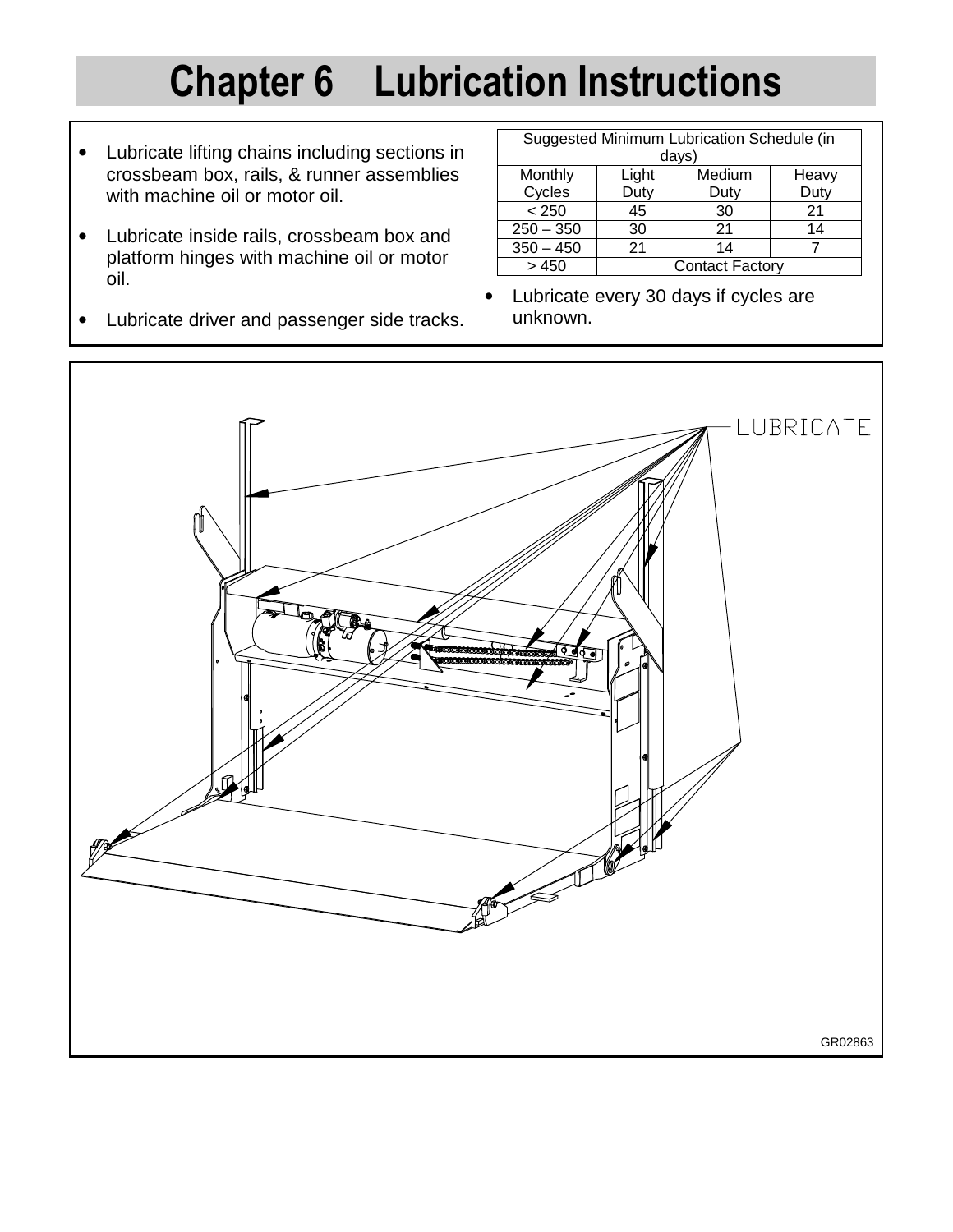**Chapter 7. SCHEMATICS** 

![](_page_16_Figure_2.jpeg)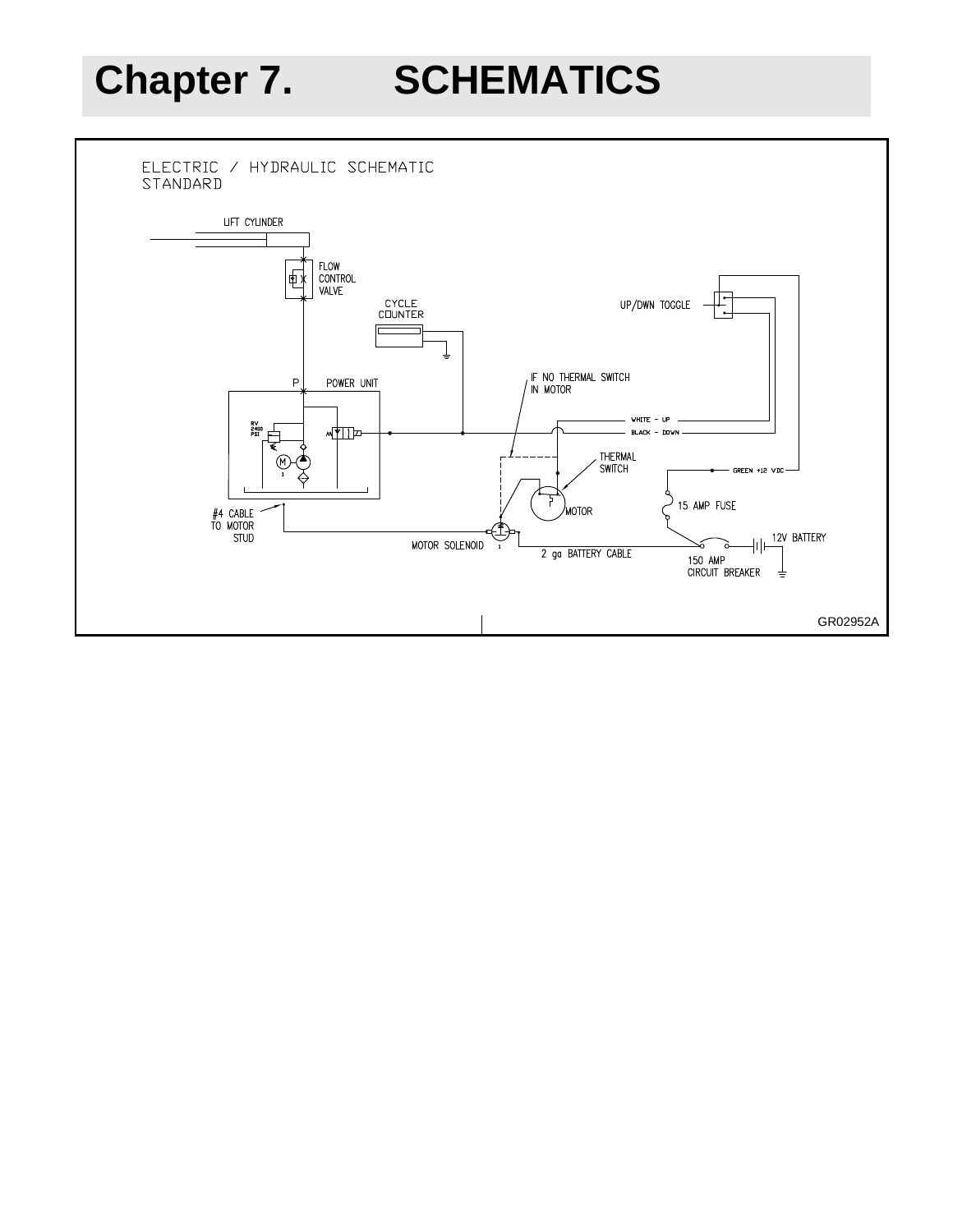# **How To Order Parts**

**Repairs should be made only by authorized mechanics using WALTCO Replacement parts.** 

**When ordering repair or replacement parts, please include all the information asked for below. If this information is not available, a complete written description or sketch of the required part will help WALTCO identify and deliver the needed part to you.** 

### **\_\_\_\_\_\_\_\_\_\_\_\_\_\_\_\_\_\_\_\_\_\_\_\_\_\_\_\_\_\_\_\_\_\_\_\_\_\_\_\_\_\_\_\_\_\_\_\_\_\_\_\_\_\_\_\_\_\_\_\_\_\_\_\_ THE FOLLOWING INFORMATION MUST BE INCLUDED:**

- 1. SERIAL NUMBER [WALTCO liftgate serial numbers can be found on the Specification Tag attached to the mount frame. (On older units the Specification Tag is located on the side or bottom of the platform.)]
- 2. MODEL NUMBER [Or capacity]
- 3. PLATFORM SIZE

### **\_\_\_\_\_\_\_\_\_\_\_\_\_\_\_\_\_\_\_\_\_\_\_\_\_\_\_\_\_\_\_\_\_\_\_\_\_\_\_\_\_\_\_\_\_\_\_\_\_\_\_\_\_\_\_\_\_\_\_\_\_\_\_\_ THEN INCLUDE THE FOLLOWING INFORMATION:**

- 4. PART NUMBERS
- 5. DESCRIPTION
- 6. QUANTITY REQUIRED

### **\_\_\_\_\_\_\_\_\_\_\_\_\_\_\_\_\_\_\_\_\_\_\_\_\_\_\_\_\_\_\_\_\_\_\_\_\_\_\_\_\_\_\_\_\_\_\_\_\_\_\_\_\_\_\_\_\_\_\_\_\_\_\_\_ MAIL, E-MAIL OR PHONE YOUR REQUEST TO:**

Waltco Lift Corp 285 Northeast Avenue Tallmadge, OH 44278 1-800-411-5685 FAX: 1-800-411-5684 E-MAIL: parts@waltco.com

## **ALL PARTS ARE F.O.B. FROM THE SHIPPING FACTORY**

#### **\_\_\_\_\_\_\_\_\_\_\_\_\_\_\_\_\_\_\_\_\_\_\_\_\_\_\_\_\_\_\_\_\_\_\_\_\_\_\_\_\_\_\_\_\_\_\_\_\_\_\_\_\_\_\_\_\_\_\_\_\_\_\_\_ PLEASE NOTE:**

**To assure you of continuing and effective quality control, our warranty policy permits replacement of hydraulic cylinders, valves and motor pump units when their factory seals are intact. Parts under warranty will be exchanged promptly after careful inspection of the returned assemblies.**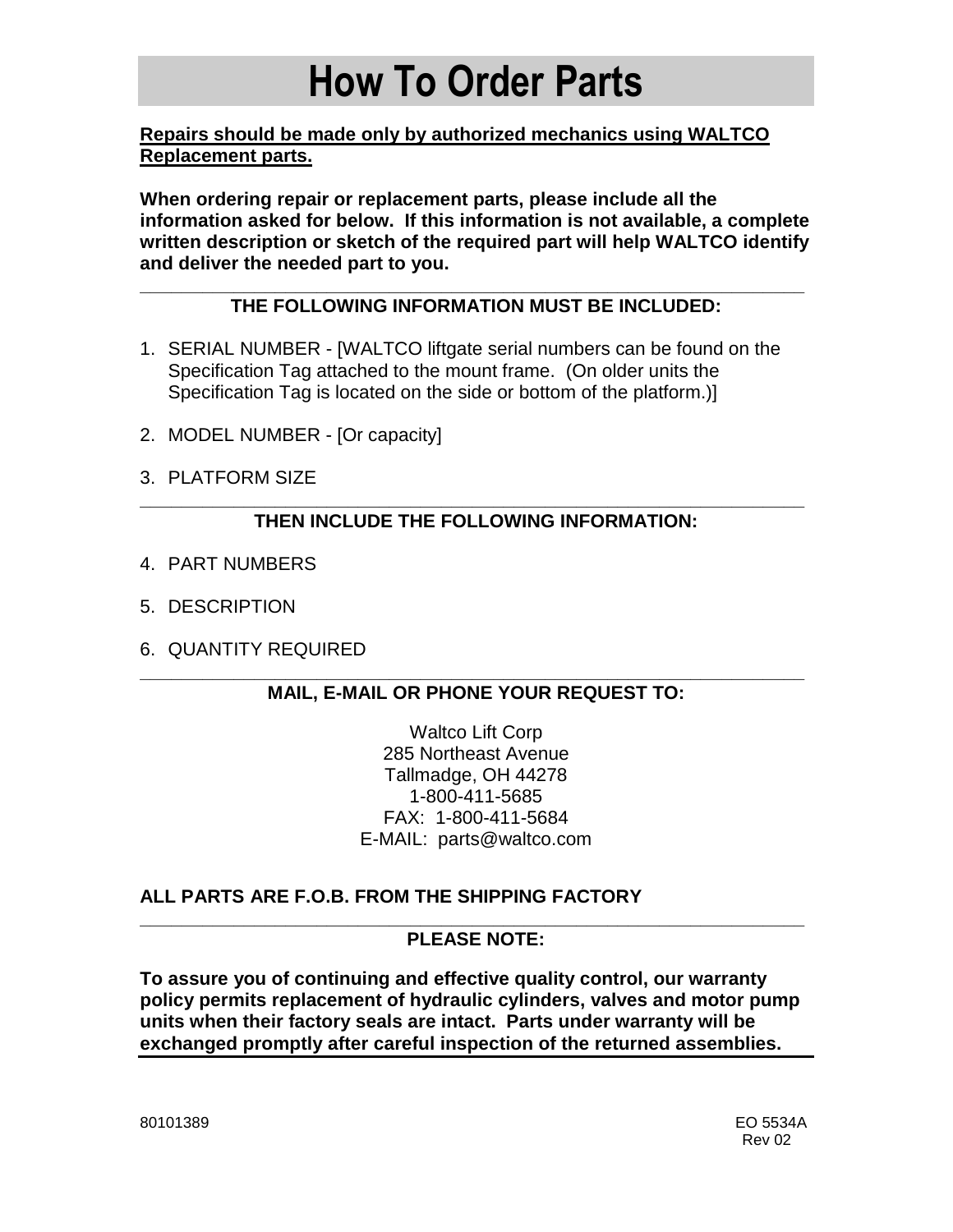![](_page_18_Picture_0.jpeg)

**Every vehicle that has a WALTCO Liftgate must have legible WARNING AND OPERATION DECALS clearly posted on the vehicle and an OWNER'S MANUAL in the vehicle at all times as a guide for proper operation and maintenance.** 

Additional WARNING DECALS, OPERATION DECALS and OWNER'S MANUALS can be obtained from WALTCO LIFT CORP.

> **\_\_\_\_\_\_\_\_\_\_\_\_\_\_\_\_\_\_\_\_ NOTE:**

**When ordering, give model and serial number of the liftgate.** 

**\_\_\_\_\_\_\_\_\_\_\_\_\_\_\_\_\_\_\_\_**